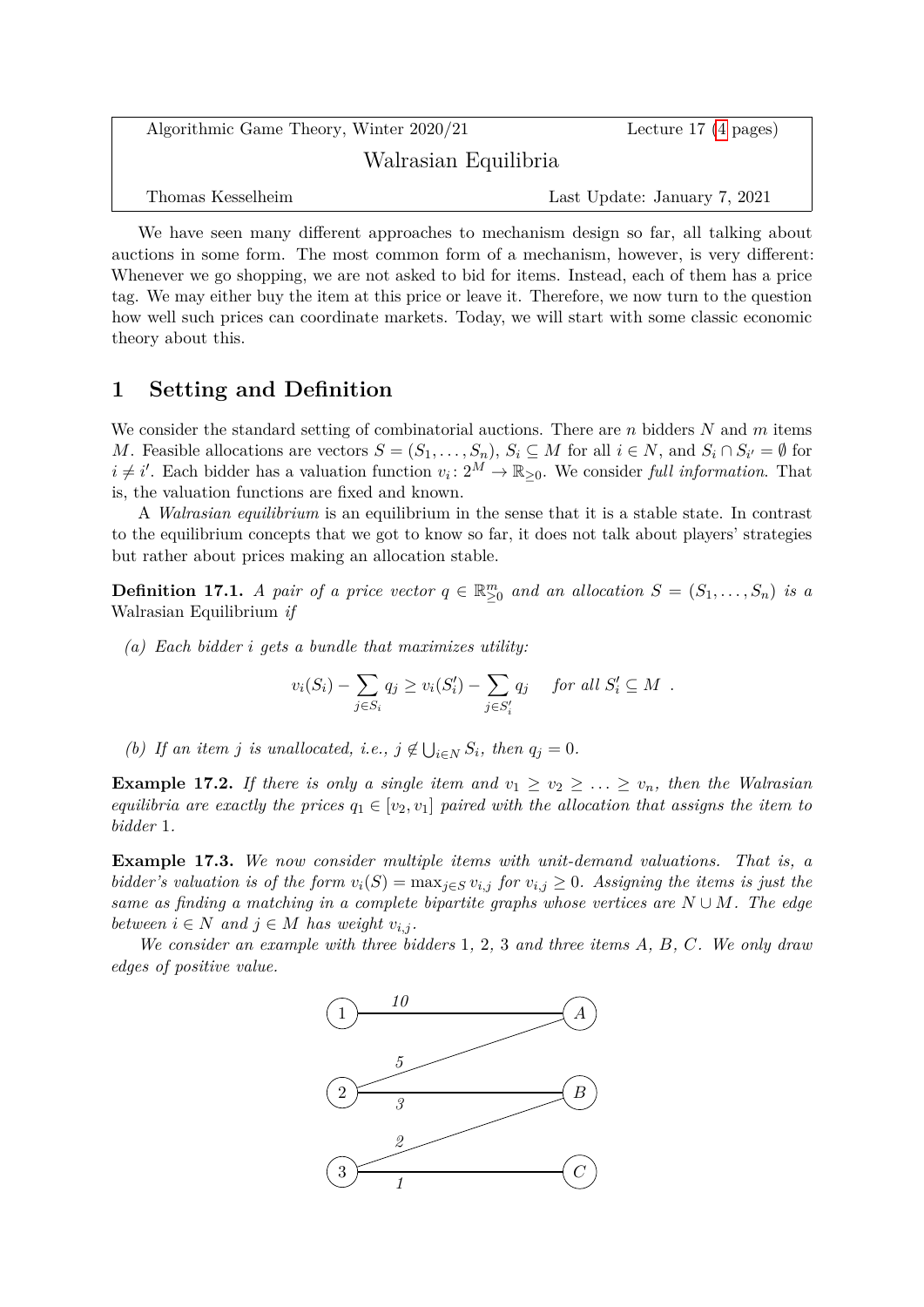*The allocation is given by the thick edges. One choice for q would be*  $q_A = 3$ *,*  $q_B = 1$ *,*  $q_C = 0$ *. These are the prices that come out of the VCG payments, a connection that we will see later. But it is not the only feasible choice for q. An alternative would be*  $q_A = 10$ ,  $q_B = 3$ ,  $q_C = 1$ *.* 

**Example 17.4.** *There are profiles of valuation functions for which no Walrasian equilibrium exists. Consider the example of three single-minded bidders. Bidder 1 wants items 1 and 2, bidder 2 wants items 1 and 3, bidder 3 wants items 2 and 3. Each of them has a value of* 1 *for getting both items and* 0 *otherwise.*

*We now have to distinguish multiple cases how the allocation*  $S = (S_1, S_2, S_3)$  *is chosen. For no such allocation there is a price vector q that fulfills both conditions. Consider, for example,*  $S_1 = \{1, 2\}$ ,  $S_2 = S_3 = \emptyset$ . Then  $q_3 = 0$  because it is not allocated. This means that  $q_1 \geq 1$ *because otherwise bidder 2 would not be happy. Analogously,*  $q_2 \geq 1$ *. This, however, means that*  $v_1(S_1) - \sum_{j \in S_1} q_j \leq 1 - 2 = -1 < 0 = v_1(\emptyset) - \sum_{j \in \emptyset} q_j$ . This is a contradiction to condition (a).

## **2 First Welfare Theorem**

Our first theorem is a very famous one: It tells us that the allocation of any Walrasian equilibrium maximizes social welfare. This has often been interpreted as "markets are efficient". Undoubtedly, this is a little questionable. One of many reasons is that Walrasian equilibria do not always exist.

**Theorem 17.5.** *If* (*q, S*) *is a Walrasian equilibrium, then S maximizes social welfare.*

*Proof.* Let  $S^* = (S_1^*, \ldots, S_n^*)$  be an allocation that maximizes social welfare. Then for each bidder *i* we have

$$
v_i(S_i) - \sum_{j \in S_i} q_j \ge v_i(S_i^*) - \sum_{j \in S_i^*} q_j.
$$

Summing this inequality over all bidder *i* yields

$$
\sum_{i \in N} v_i(S_i) - \sum_{i \in N} \sum_{j \in S_i} q_j \ge \sum_{i \in N} v_i(S_i^*) - \sum_{i \in N} \sum_{j \in S_i^*} q_j.
$$

Observe that  $\sum_{i\in N}\sum_{j\in S_i}q_j = \sum_{j\in M}q_j$  because each item is allocated at most once in *S* and items that are not allocated in *S* have a zero price by property (b). Furthermore  $\sum_{i\in N}\sum_{j\in S_i^*}q_j \leq$  $\sum_{j\in M} q_j$  because also in *S*<sup>\*</sup> each item is allocated at most once. Unallocated items may have a non-zero price but it cannot be negative. This directly implies

$$
\sum_{i \in N} v_i(S_i) \ge \sum_{i \in N} v_i(S_i^*) ,
$$

which means that *S* also maximizes social welfare.

If you are familiar with linear programming and duality, this argument might look familiar. Indeed, it is nothing but weak LP duality: The price vector  $q$  is a feasible solution to the dual LP that certifies optimality of *S*.

## **3 Unit-Demand VCG Outcome as Walrasian Equilibrium**

As our second main result, we will now see an interesting connection between Walrasian equilibria and the VCG mechanism if bidders have unit-demand valuations. To simplify notation, we assume that there are more items than bidders. So, every bidder gets exactly one item.

Let *S* denote a social-welfare maximizing allocation. Let  $S^{-i}$  denote the same if bidder *i* is excluded. Recall that on truthful bids the VCG mechanism defines the payment of bidder *i* as  $p_i(v) = \sum_{i' \neq i} v_{i'} (S_{i'}^{-i})$  $\sum_{i'}^{n-1}$ ) –  $\sum_{i'\neq i} v_{i'}(S_{i'}).$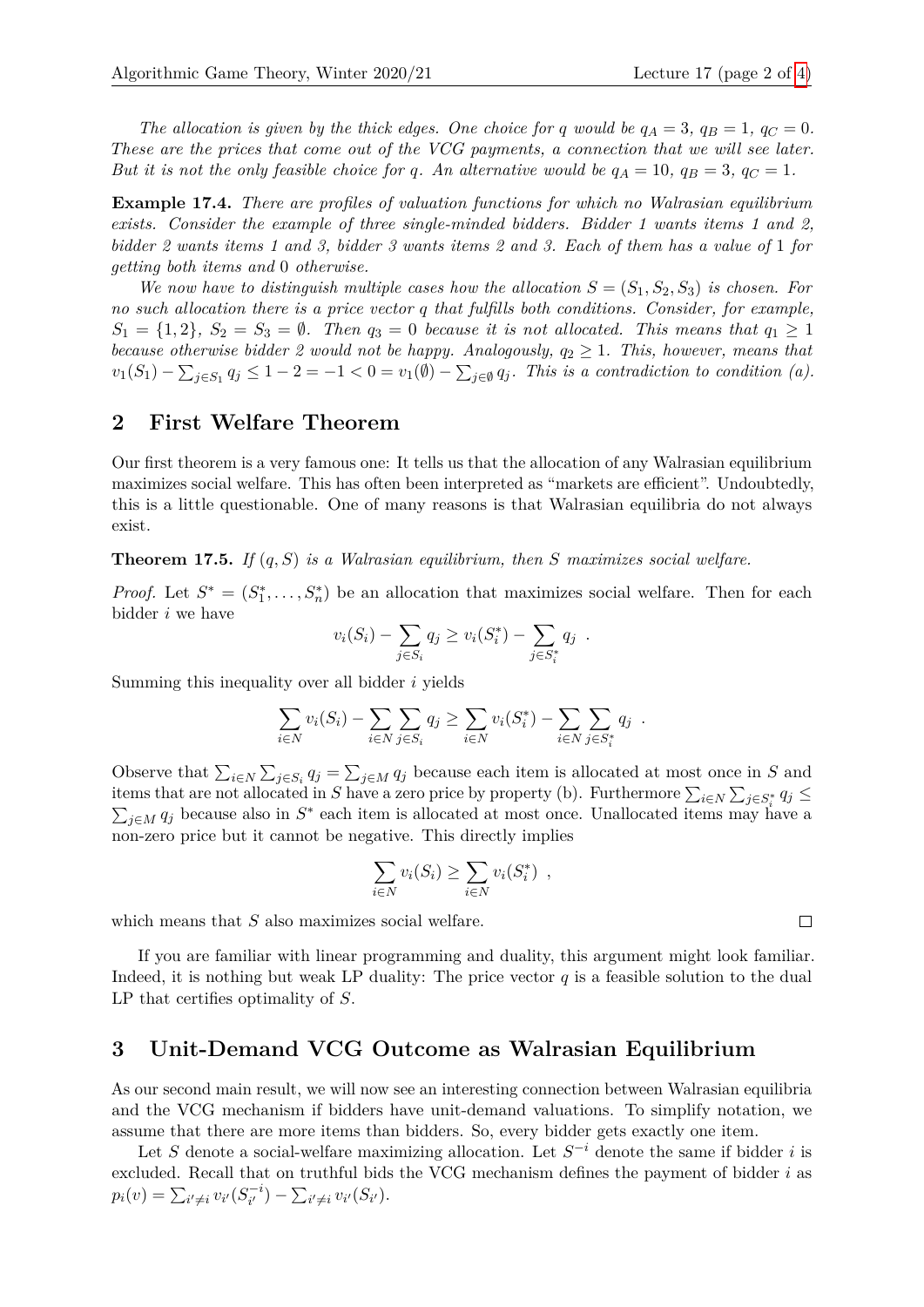We use this to define item prices. If item *j* is unallocated in *S*, set  $q_i = 0$ . If item *j* is assigned to bidder *i*, set its price to bidder *i*'s VCG payment. That is,

$$
q_j = p_i(v) = \sum_{i' \neq i} v_{i'}(S_{i'}^{-i}) - \sum_{i' \neq i} v_{i'}(S_{i'})
$$

<span id="page-2-0"></span>**Theorem 17.6.** *The price vector q defined by the VCG mechanism for unit-demand valuations combined with any social-welfare maximizing allocation is a Walrasian equilibrium.*

So, this means that in particular a Walrasian equilibrium always exists if valuations are unit-demand. To prove the theorem, we need an important lemma, which is also interesting on its own right. We let  $S^{+j}$  be a social-welfare optimizing allocation if there are *two copies* of *j*. To avoid issues of tie-breaking, let it be different from *S* only when the welfare is strictly higher than in *S*.

<span id="page-2-1"></span>**Lemma 17.7.** *For every item*  $j \in M$ 

$$
q_j = \sum_{i' \in N} v_{i'}(S_{i'}^{+j}) - \sum_{i' \in N} v_{i'}(S_{i'}) .
$$

That is, instead of removing the bidder who gets the item, we might as well add another copy of it. This mirrors our intuition of VCG payments. A bidder has to pay by how much he hurts the others, that is, by taking away the item.

*Proof.* The proof relies on two intuitive facts regarding the allocation  $S^{+j}$ .

- (i) If *j* is not allocated in *S*, neither copy is allocated in  $S^{+j}$ .
- (ii) If *j* is allocated to bidder *i* in *S*, bidder *i* also receives one copy of *j* in  $S^{+j}$ .

Both actually should not be too surprising. One can prove them using common arguments about bipartite matching. Let us see a proof sketch for (i). We first observe that if  $S^{+j}$  allocates only one copy of *j* we could simply use it as *S*. This then contradicts the optimality of *S* or the definition of  $S^{+j}$ . If both copies are allocated, we can draw the following picture.



The solid edges indicate the assignment in *S* whereas the dashed one indicate the assignment in  $S^{+j}$ . Observe that we have two *disjoint* alternating paths starting at the two copies of *j*. They represent how  $S^{+j}$  gets its higher welfare compared to *S*. So, the overall weight of dashed edges is higher than the overall weight of solid edges. However, as we have two disjoint paths, this property has to hold for at least one of them as well. This means, we could improve *S* by allocating *j* once according to that path.